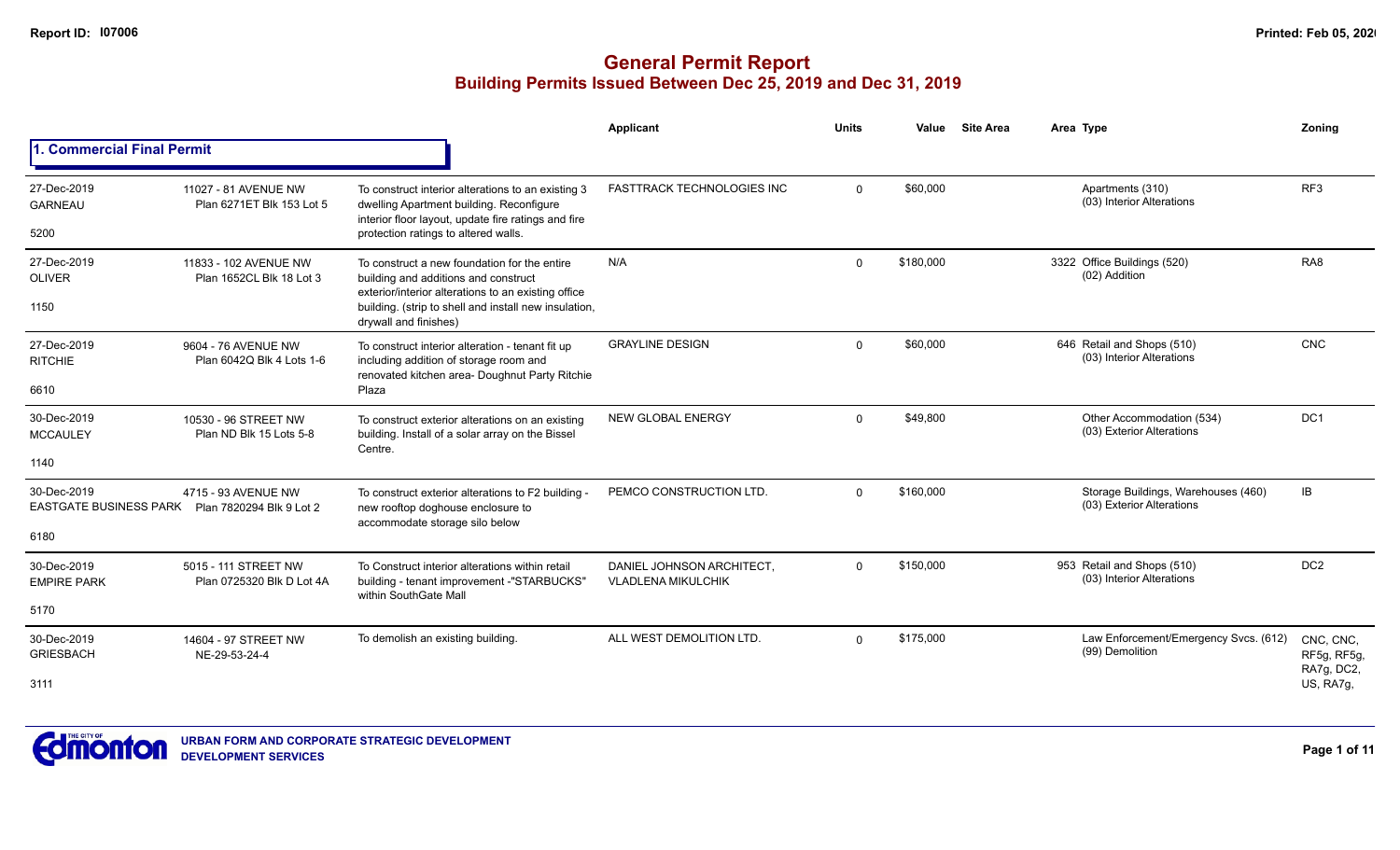|                                                   |                                                                                                          |                                                                                                                                                                                                                                                                                                                                                                                                                                                                                                                | Applicant                   | <b>Units</b> | Value       | <b>Site Area</b> | Area Type                                                                 | Zoning          |
|---------------------------------------------------|----------------------------------------------------------------------------------------------------------|----------------------------------------------------------------------------------------------------------------------------------------------------------------------------------------------------------------------------------------------------------------------------------------------------------------------------------------------------------------------------------------------------------------------------------------------------------------------------------------------------------------|-----------------------------|--------------|-------------|------------------|---------------------------------------------------------------------------|-----------------|
| 1. Commercial Final Permit                        |                                                                                                          |                                                                                                                                                                                                                                                                                                                                                                                                                                                                                                                |                             |              |             |                  |                                                                           |                 |
| 30-Dec-2019<br>UNIVERSITY OF ALBERTA<br>5520      | 11455 - 87 AVENUE NW<br>Plan 3991KS Blk B                                                                | To construct selective partial interior alteration<br>to accommodate the original scope stated by<br>the building permit #344394399-002 in A1<br>occupancy - Royal Alberta Jubilee Auditorium.<br>The selective interior alteration contains only<br>the followings : (interior selective demo light<br>demolition and prep for the ramp in the<br>rehearsal room 2071, upgrade Female & Male<br>showers in the chorus dressing rooms 1088<br>&1092, install new barrier-free washroom in<br>Java centre 1099) | PROLOGIC CONSTRUCTION LTD.  | $\Omega$     | \$5,000     |                  | 11639 Theatre and Performing Arts Ctrs (550)<br>(03) Interior Alterations | AJ              |
| 30-Dec-2019<br><b>CLOVERDALE</b><br>6070          |                                                                                                          | Stop/Station for Valley Line LRT, Phase 1.<br>Muttart Stop, "Passenger Station" Group A<br>Division 2.<br>The North Bound Stop Station contains: [4<br>Shelters: 2 Signage Regulatory, 2 Signage<br>Information, 4 Canopy Structures ]<br>The South Bound Stop Station contains: [4<br>Shelters: 2 Signage Regulatory, 2 Signage<br>Information, 4 Canopy Structures ]                                                                                                                                         | <b>TRANSED LRT</b>          | $\Omega$     | \$1,500,000 |                  | 7169 Transportation Terminals (440)<br>$(01)$ New                         |                 |
| 31-Dec-2019<br><b>DOWNTOWN</b><br>1090            | 10065 - JASPER AVENUE NW<br>Plan F Lots 1-5                                                              | To construct interior alterations within office<br>tower - Renovation of existing office space on<br>8th floor of First & Jasper Building for new<br>tenant use. "GWL Realty Advisors"                                                                                                                                                                                                                                                                                                                         | <b>LORI COX DESIGN INC</b>  | $\Omega$     | \$600,000   |                  | 6125 Office Buildings (520)<br>(03) Interior Alterations                  | <b>CCA</b>      |
| 31-Dec-2019<br>AMBLESIDE<br>5505                  | 6025 - ANDREWS WAY SW<br>Plan 1524429 Blk 6 Lot 1                                                        | To construct interior alterations to an existing<br>building. To construct a coffee shop. "Cafe<br>Trussardi"                                                                                                                                                                                                                                                                                                                                                                                                  | ROHAM INVESTMENTS INC       | $\Omega$     | \$16,000    |                  | 893 Restaurants and Bars (540)<br>(03) Interior Alterations               | DC <sub>1</sub> |
| 31-Dec-2019<br><b>EDMISTON INDUSTRIAL</b><br>4130 | 17904 - 118 AVENUE NW<br>Plan 0425497 Blk 7 Lot 17<br>17908 - 118 AVENUE NW<br>Plan 0425497 Blk 7 Lot 18 | Construct interior fit up of an existing General<br>Industrial building. Washroom, RTU's, Offices<br>and 2nd Floor. (Arctic Glacier Premium Ice)                                                                                                                                                                                                                                                                                                                                                               | <b>ARCTIC GLACIER, GARY</b> | $\Omega$     | \$66,600    |                  | 6522 Storage Buildings, Warehouses (460)<br>(03) Interior Alterations     | IB              |

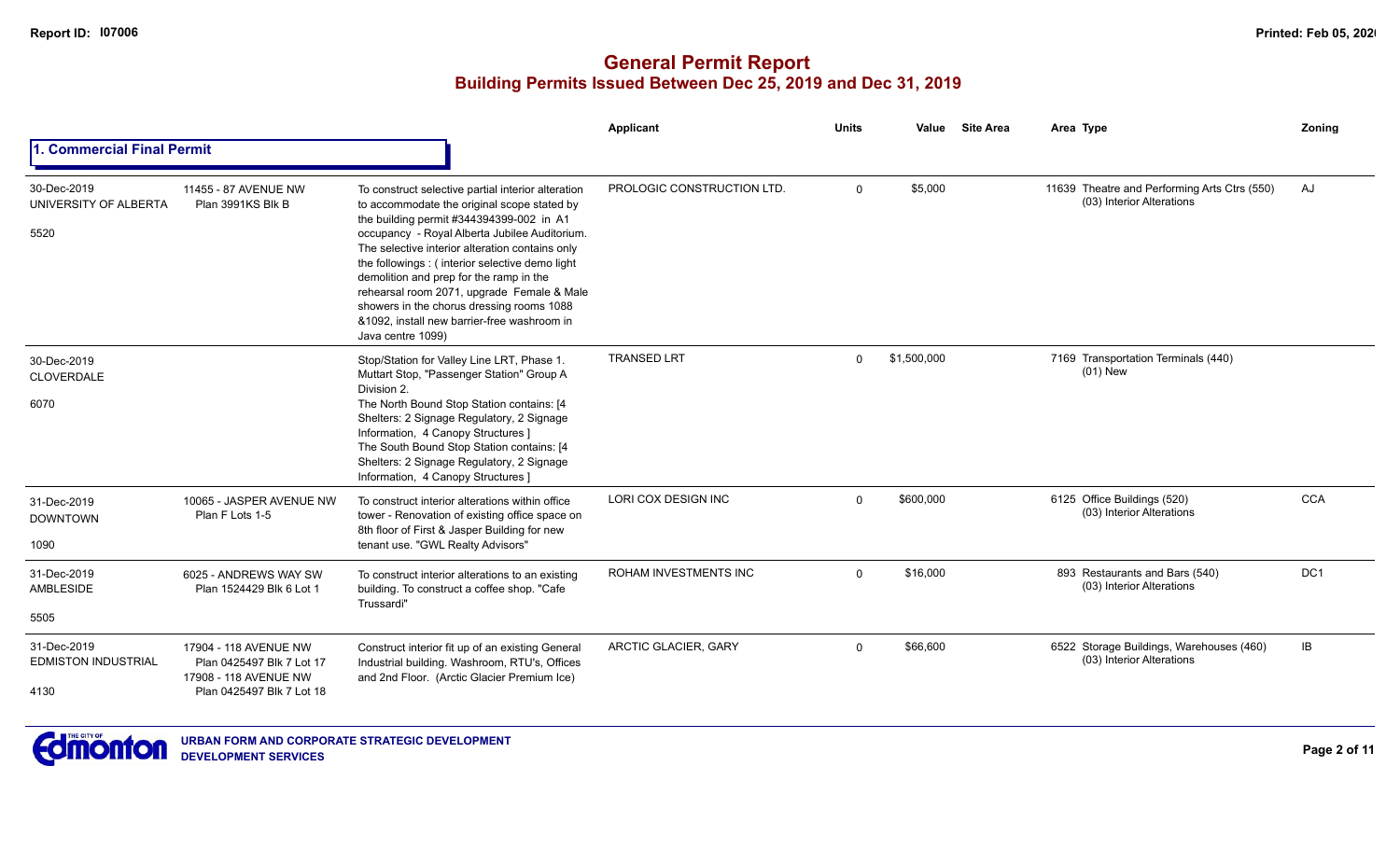|                                    |                                                         |                                                                                                                                 | <b>Applicant</b>             | <b>Units</b> | Value     | <b>Site Area</b> | Area Type                                                           | Zoning          |
|------------------------------------|---------------------------------------------------------|---------------------------------------------------------------------------------------------------------------------------------|------------------------------|--------------|-----------|------------------|---------------------------------------------------------------------|-----------------|
| 1. Commercial Final Permit         |                                                         |                                                                                                                                 |                              |              |           |                  |                                                                     |                 |
| 31-Dec-2019<br><b>DOWNTOWN</b>     | 10404 - JASPER AVENUE NW<br>Plan 0721254 Blk 4 Lot 127A | To construct Interior Alteration for an office -<br><b>HCMA Edmonton Office Tenant Improvement</b>                              | NORTH ELM DESIGN & BUILD LTD | $\mathbf{0}$ | \$85,000  |                  | 1810 Retail and Shops (510)<br>(03) Interior Alterations            | <b>JAMSC</b>    |
| 1090                               |                                                         |                                                                                                                                 |                              |              |           |                  |                                                                     |                 |
| 31-Dec-2019<br><b>DOWNTOWN</b>     | 10020 - 101A AVENUE NW<br>Plan F Lots 36-38             | To construct interior alterations to a<br>professional office, suite 300 "Accemture"<br>Phipps McKinnon Building".              | N/A                          | 0            | \$284,000 |                  | 4359 Office Buildings (520)                                         | <b>CCA</b>      |
| 1090                               |                                                         |                                                                                                                                 |                              |              |           |                  |                                                                     |                 |
| 31-Dec-2019<br><b>RIVERDALE</b>    | 10148 - 90 STREET NW<br>Plan RN37 Blk 1 Lot 8           | To construct an Accessory building (mutual<br>detached Garage, 7.01m x 11.58m).                                                 | <b>SKYVISTA HOMES LTD</b>    | $\mathbf{0}$ | \$40,000  |                  | Utility Buildings (480)<br>$(01)$ New                               | RF <sub>2</sub> |
| 1210                               |                                                         |                                                                                                                                 |                              |              |           |                  |                                                                     |                 |
| 6. House Building Permit           |                                                         |                                                                                                                                 |                              |              |           |                  |                                                                     |                 |
| 27-Dec-2019<br>LAUREL              | 2442 - 14A AVENUE NW<br>Plan 1922780 Blk 11 Lot 26      | To construct a Single Detached House with<br>front attached Garage, Unenclosed Front<br>Porch, fireplace and side door.         | PARKWOOD MASTER BUILDER INC  | $\mathbf{1}$ | \$273,200 |                  | 2376 Single Detached House (110)<br>(01) Building - New<br>2-storey | <b>RSL</b>      |
| 6444                               |                                                         |                                                                                                                                 |                              |              |           |                  |                                                                     |                 |
| 27-Dec-2019<br><b>RAPPERSWILL</b>  | 12160 - 177 AVENUE NW<br>Plan 1425124 Blk 108 Lot 83    | To construct a Single Detached House with<br>front attached Garage and Unenclosed Front<br>Porch.                               | PACESETTER HOMES LTD         | $\mathbf 1$  | \$180,700 |                  | 1571 Single Detached House (110)<br>(01) Building - New<br>2-storey | DC1             |
| 3370                               |                                                         |                                                                                                                                 |                              |              |           |                  |                                                                     |                 |
| 27-Dec-2019<br><b>KESWICK AREA</b> | 2488 - KELLY CIRCLE SW<br>Plan 1823259 Blk 14 Lot 35    | To construct a Single Detached House with<br>front attached Garage, Unenclosed Front<br>Porch, and rear uncovered deck (3.66m x | <b>DOLCE VITA HOMES</b>      |              | \$281,900 |                  | 2451 Single Detached House (110)<br>(01) Building - New<br>2-storey | <b>RSL</b>      |
| 5576                               |                                                         | $3.35m$ ).                                                                                                                      |                              |              |           |                  |                                                                     |                 |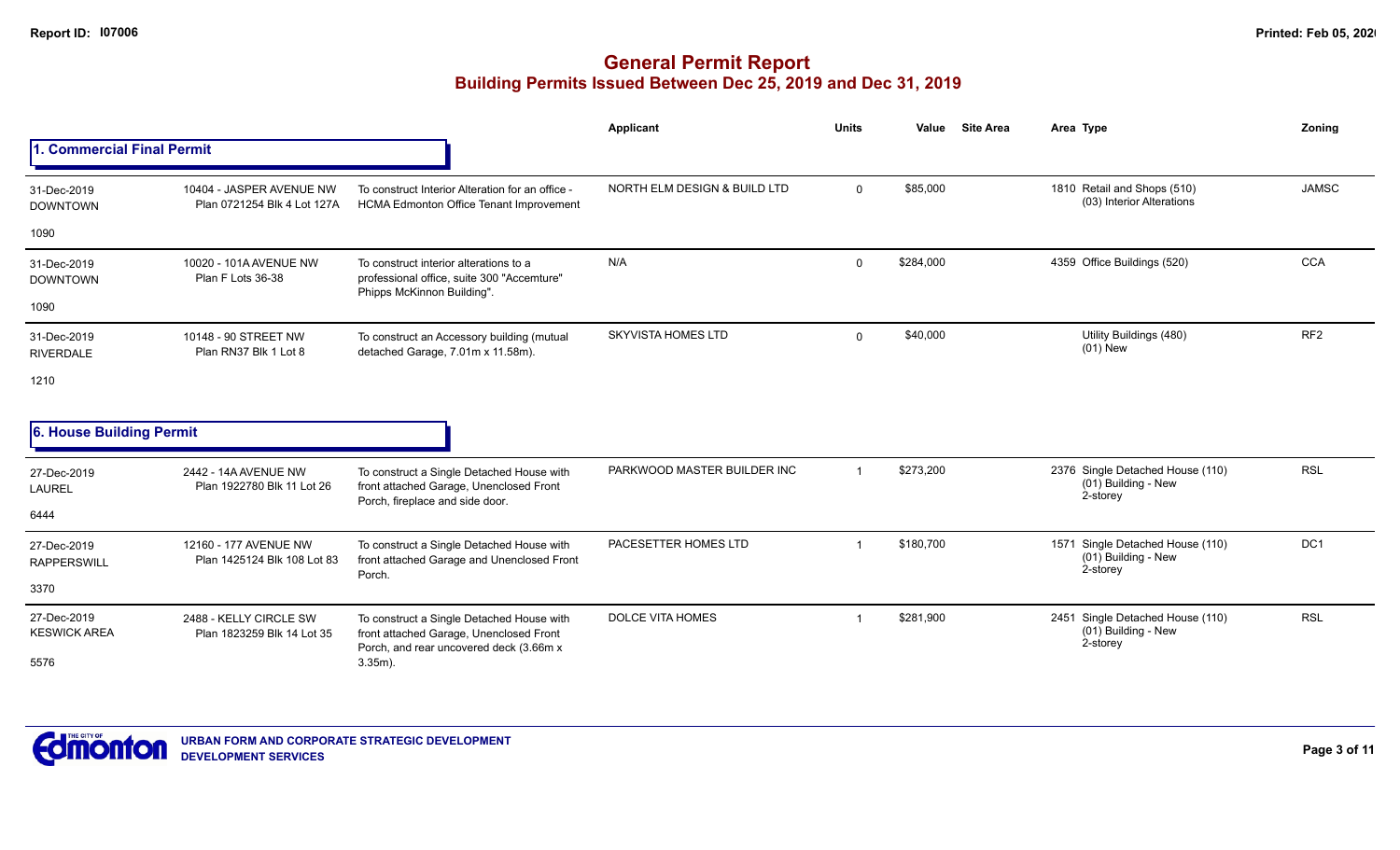# **General Permit Report Building Permits Issued Between Dec 25, 2019 and Dec 31, 2019**

|                                                    |                                                                         |                                                                                                                                          | Applicant                        | <b>Units</b>   | Value     | <b>Site Area</b> | Area Type                                                             | Zoning          |
|----------------------------------------------------|-------------------------------------------------------------------------|------------------------------------------------------------------------------------------------------------------------------------------|----------------------------------|----------------|-----------|------------------|-----------------------------------------------------------------------|-----------------|
| 6. House Building Permit                           |                                                                         |                                                                                                                                          |                                  |                |           |                  |                                                                       |                 |
| 27-Dec-2019<br><b>WEBBER GREENS</b>                | 9440 - 206 STREET NW<br>Plan 1623718 Blk 36 Lot 79                      | To construct a Single Detached House with<br>front attached Garage, Unenclosed Front Porch<br>and rear uncovered deck (4.72m x 3.05m).   | Khosa Custom Homes               |                | \$293,600 |                  | 2553 Single Detached House (110)<br>(01) Building - New<br>2-storey   | <b>RSL</b>      |
| 4740                                               |                                                                         |                                                                                                                                          |                                  |                |           |                  |                                                                       |                 |
| 27-Dec-2019<br>THE ORCHARDS AT<br><b>ELLERSLIE</b> | 3359 - ORCHARDS LINK SW<br>Plan 1521074 Blk 14 Lot 24                   | To construct a Single Detached House with<br>Unenclosed Front Porch and side door.                                                       | DAYTONA HOMES INC                |                | \$196,300 |                  | 1707 Single Detached House (110)<br>(01) Building - New<br>2-storey   | <b>RPL</b>      |
| 6216                                               |                                                                         |                                                                                                                                          |                                  |                |           |                  |                                                                       |                 |
| 27-Dec-2019<br><b>LAUREL</b>                       | 3132 - 13 AVENUE NW<br>Plan 1520091 Blk 15 Lot 12                       | To construct a Single Detached House with<br>front attached Garage, Unenclosed Front Porch<br>and side door.                             | STERLING HOMES EDMONTON LTD.     |                | \$267,700 |                  | 2328 Single Detached House (110)<br>(01) Building - New<br>2-storey   | <b>RSL</b>      |
| 6444                                               |                                                                         |                                                                                                                                          |                                  |                |           |                  |                                                                       |                 |
| 31-Dec-2019<br><b>WALKER</b>                       | 2352 - 54 STREET SW<br>Plan 1823364 Blk 10 Lot 35                       | To construct a Single Detached House with<br>front attached Garage, Unenclosed Front<br>Porch, fireplace and side door.                  | <b>LANDMARK CLASSIC INC</b>      |                | \$288,000 |                  | 2504 Single Detached House (110)<br>(01) Building - New<br>2-storey   | <b>RSL</b>      |
| 6662                                               |                                                                         |                                                                                                                                          |                                  |                |           |                  |                                                                       |                 |
| 27-Dec-2019<br><b>ROSENTHAL</b>                    | 8720 - 223 STREET NW<br>Plan 1723490 Blk 20 Lot 42                      | To construct a Single Detached House with<br>front attached Garage, and Unenclosed Front<br>Porch.                                       | <b>ENCORE MASTER BUILDER INC</b> |                | \$216,000 |                  | 1878 Single Detached House (110)<br>(01) Building - New<br>2-storey   | <b>RMD</b>      |
| 4750                                               |                                                                         |                                                                                                                                          |                                  |                |           |                  |                                                                       |                 |
| 30-Dec-2019<br><b>KESWICK AREA</b>                 | 6449 - KING WYND SW<br>Plan 1920145 Blk 6 Lot 40<br>6447 - KING WYND SW | To construct a Semi-Detached House with front<br>attached Garage (Lot 40), Unenclosed Front<br>Porches and rear uncovered deck (Lot 40 - | <b>ROHIT COMMUNITIES INC</b>     | $\overline{2}$ | \$374,200 |                  | 3254 Semi-Detached House (210)<br>(01) Building - New<br>2-storey     | RF4, RF4        |
| 5576                                               | Plan 1920145 Blk 6 Lot 41                                               | 3.76m x 2.44m, Lot 41 - 2.95m x 2.44m).                                                                                                  |                                  |                |           |                  |                                                                       |                 |
| 30-Dec-2019<br>THE ORCHARDS AT<br><b>ELLERSLIE</b> | 8335 - MAYDAY LINK SW<br>Plan 1820076 Blk 1 Lot 17                      | To construct a Single Detached House with<br>Unenclosed Front Porch and rear uncovered<br>deck (4.88m x 3.66m).                          | <b>SATCHA INVESTMENTS LTD</b>    |                | \$234,700 |                  | 2041 Single Detached House (110)<br>$(01)$ Building - New<br>2-storey | DC <sub>1</sub> |

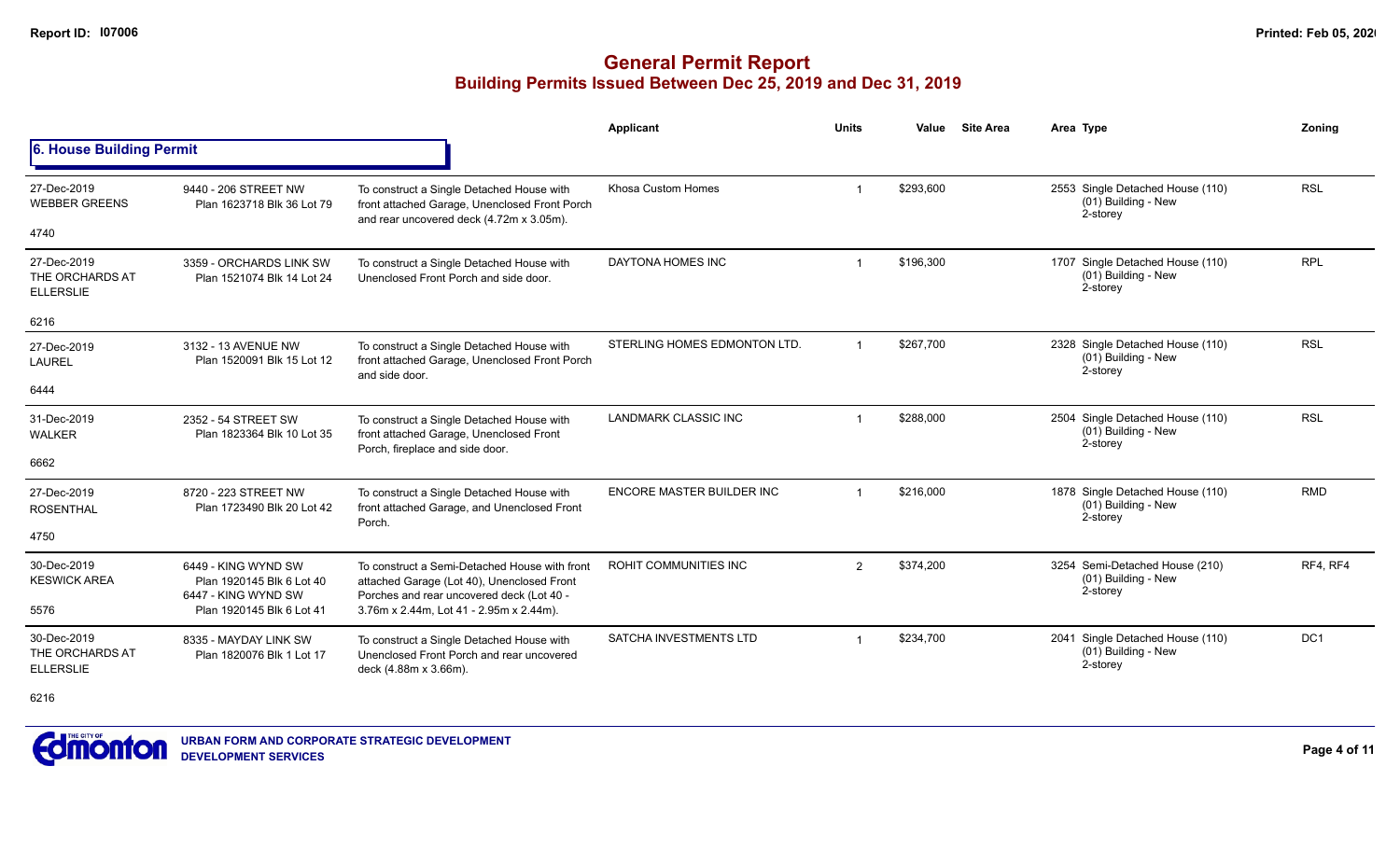## **General Permit Report Building Permits Issued Between Dec 25, 2019 and Dec 31, 2019**

|                                                  |                                                                                                      |                                                                                                                                                                                                                                                              | Applicant                     | <b>Units</b>   | Value     | <b>Site Area</b> | Area Type                                                           | Zonina          |
|--------------------------------------------------|------------------------------------------------------------------------------------------------------|--------------------------------------------------------------------------------------------------------------------------------------------------------------------------------------------------------------------------------------------------------------|-------------------------------|----------------|-----------|------------------|---------------------------------------------------------------------|-----------------|
| 6. House Building Permit                         |                                                                                                      |                                                                                                                                                                                                                                                              |                               |                |           |                  |                                                                     |                 |
| 30-Dec-2019<br><b>SECORD</b><br>4487             | 22347 - 93 AVENUE NW<br>Plan 1920570 Blk 28 Lot 19                                                   | To construct a Single Detached House with<br>Unenclosed Front Porch and Basement<br>development (NOT to be used as an additional<br>Dwelling, 2 Bedroom, 1 Bathroom, 1 Mech<br>Room.).                                                                       | <b>IMPACT HOMES LTD</b>       | 1              | \$191.000 |                  | 1661 Single Detached House (110)<br>(01) Building - New<br>2-storey | <b>RMD</b>      |
| 30-Dec-2019<br><b>GLENRIDDING RAVINE</b><br>5579 | 2219 - 160 STREET SW<br>Plan 1723622 Blk 14 Lot 19                                                   | To construct a Single Detached House with<br>Unenclosed Front Porch, rear uncovered deck<br>$(3.05m \times 3.05m)$ and fireplace.                                                                                                                            | MORRISON HOMES (EDMONTON) LTD |                | \$174,900 |                  | 1521 Single Detached House (110)<br>(01) Building - New<br>2-storey | <b>RPL</b>      |
| 30-Dec-2019<br>THE UPLANDS<br>4464               | 20216 - 29 AVENUE NW<br>Plan 1721594 Blk 1 Lot 42                                                    | To construct a Single Detached House with<br>front attached Garage, Unenclosed Front<br>Porch, Basement development (NOT to be used<br>as an additional Dwelling) and to install a<br>Renewable Energy Device (6 solar-electric<br>(PV) panels on the roof). | <b>JAYMAN MASTERBUILT INC</b> |                | \$133,200 |                  | 1158 Single Detached House (110)<br>(01) Building - New<br>bungalow | <b>RSL</b>      |
| 30-Dec-2019<br><b>GRIESBACH</b><br>3111          | 7318 - MORGAN ROAD NW<br>Plan 1423823 Blk 12 Lot 6                                                   | To construct a Single Detached House with<br>Unenclosed Front Porch.                                                                                                                                                                                         | PACESETTER HOMES LTD          |                | \$236,800 |                  | 2059 Single Detached House (110)<br>(01) Building - New<br>2-storey | <b>GLG</b>      |
| 31-Dec-2019<br><b>KESWICK AREA</b><br>5576       | 6453 - KING WYND SW<br>Plan 1920145 Blk 6 Lot 38<br>6451 - KING WYND SW<br>Plan 1920145 Blk 6 Lot 39 | To construct a Semi-Detached House with front<br>attached Garage (Lot 39), Unenclosed Front<br>Porch(s) and rear uncovered decks (Lot 38 -<br>3.00m x 3.04m, Lot 39 - 3.71m x 2.44m).                                                                        | ROHIT COMMUNITIES INC         | $\overline{2}$ | \$374,900 |                  | 3260 Semi-Detached House (210)<br>(01) Building - New<br>2-storey   | RF4             |
| 31-Dec-2019<br>KING EDWARD PARK                  | 7755 - 81 AVENUE NW<br>Plan 2442HW Blk 52 Lot 35                                                     | To construct a Semi-Detached House with<br>uncovered deck and veranda.                                                                                                                                                                                       | <b>BKD CUSTOM HOME LTD</b>    | $\overline{2}$ | \$300,400 |                  | 2612 Semi-Detached House (210)<br>(01) Building - New<br>2-storey   | RF <sub>3</sub> |

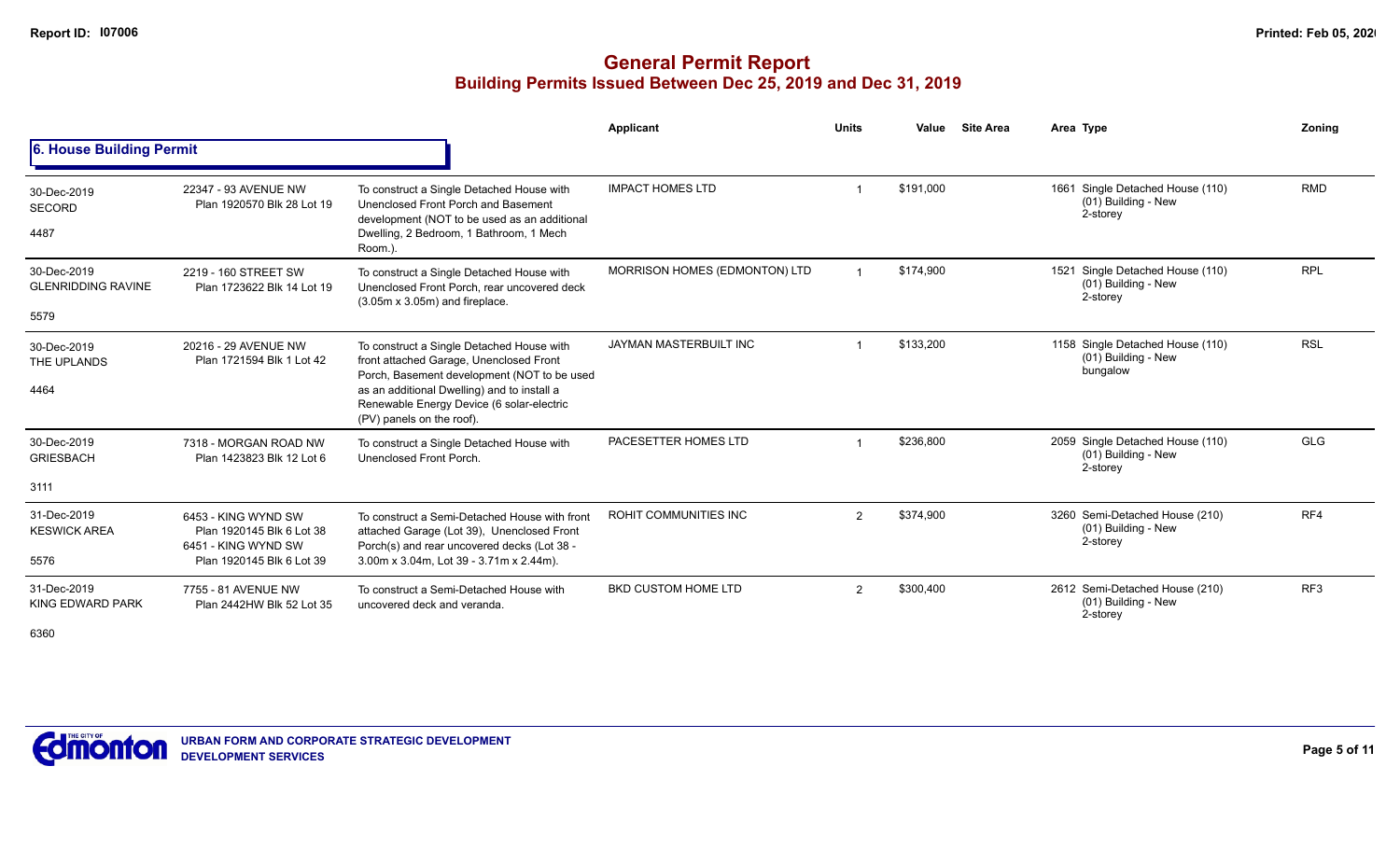|                                        |                                                                              |                                                                                                                                                | Applicant                       | <b>Units</b>   | Value     | <b>Site Area</b> | Area Type                                                           | Zonina          |
|----------------------------------------|------------------------------------------------------------------------------|------------------------------------------------------------------------------------------------------------------------------------------------|---------------------------------|----------------|-----------|------------------|---------------------------------------------------------------------|-----------------|
| 6. House Building Permit               |                                                                              |                                                                                                                                                |                                 |                |           |                  |                                                                     |                 |
| 31-Dec-2019<br><b>STILLWATER</b>       | 20112 - 16 AVENUE NW<br>Plan 1923073 Blk 11 Lot 40                           | To construct a Single Detached House with<br>front attached Garage and Unenclosed Front<br>Porch.                                              | <b>MATTAMY CORP</b>             | -1             | \$217,800 |                  | 1894 Single Detached House (110)<br>(01) Building - New<br>2-storey | <b>SLD</b>      |
| 4468                                   |                                                                              |                                                                                                                                                |                                 |                |           |                  |                                                                     |                 |
| 31-Dec-2019<br>CAVANAGH                | 2053 - CAVANAGH DRIVE SW<br>Plan 1820106 Blk 3 Lot 50                        | To construct a Single Detached House with<br>front attached Garage, fireplace and<br>Unenclosed Front Porch.                                   | <b>CAMERON HOMES INC</b>        | 1              | \$278,000 |                  | 2417 Single Detached House (110)<br>(01) Building - New<br>2-storey | <b>RSL</b>      |
| 5467                                   |                                                                              |                                                                                                                                                |                                 |                |           |                  |                                                                     |                 |
| 31-Dec-2019<br><b>MCCONACHIE AREA</b>  | 6505 - 167A AVENUE NW<br>Plan 1822753 Blk 11 Lot 27<br>6507 - 167A AVENUE NW | To construct a Semi-Detached House with front<br>attached Garages, Side doors, and rear<br>uncovered decks (both Lots - 3.05m x 3.05m).        | NEEL'S CUSTOM HOMES LTD         | $\overline{2}$ | \$345,900 |                  | 3008 Semi-Detached House (210)<br>(01) Building - New<br>2-storey   | <b>RMD</b>      |
| 2521                                   | Plan 1822753 Blk 11 Lot 28                                                   |                                                                                                                                                |                                 |                |           |                  |                                                                     |                 |
| <b>Accessory Building Combo Permit</b> |                                                                              |                                                                                                                                                |                                 |                |           |                  |                                                                     |                 |
| 30-Dec-2019<br><b>PARKVIEW</b>         | 8712 - 142 STREET NW<br>Plan 1722914 Blk 12 Lot 28B                          | To construct an Accessory Building (rear<br>detached Garage, 5.18m x 6.10m).                                                                   | DHIMAN STRATEGIC CONSULTING INC | $\mathbf 0$    | \$3,900   | 297.94           | Detached Garage (010)<br>$(01)$ New                                 | RF <sub>1</sub> |
| 3330                                   |                                                                              |                                                                                                                                                |                                 |                |           |                  |                                                                     |                 |
| <b>Home Improvement Permit</b>         |                                                                              |                                                                                                                                                |                                 |                |           |                  |                                                                     |                 |
| 31-Dec-2019<br><b>ROSENTHAL</b>        | 9, 6004 - ROSENTHAL WAY NW<br>Condo Common Area (Plan<br>1821501)            | To construct interior alterations 4 Dwelling Row<br>House (Basement development (Lot 9 ONLY),<br>NOT to be used as an additional Dwelling), (1 | <b>SHYRA RUBEN</b>              | 0              | \$1,000   |                  | Row House (330)<br>(03) Interior Alterations                        | RF <sub>5</sub> |
| 4750                                   |                                                                              | living room, mechanical room, NO kitchen or wet<br>bar, NO BEDROOMS, NO BATHROOMS).                                                            |                                 |                |           |                  |                                                                     |                 |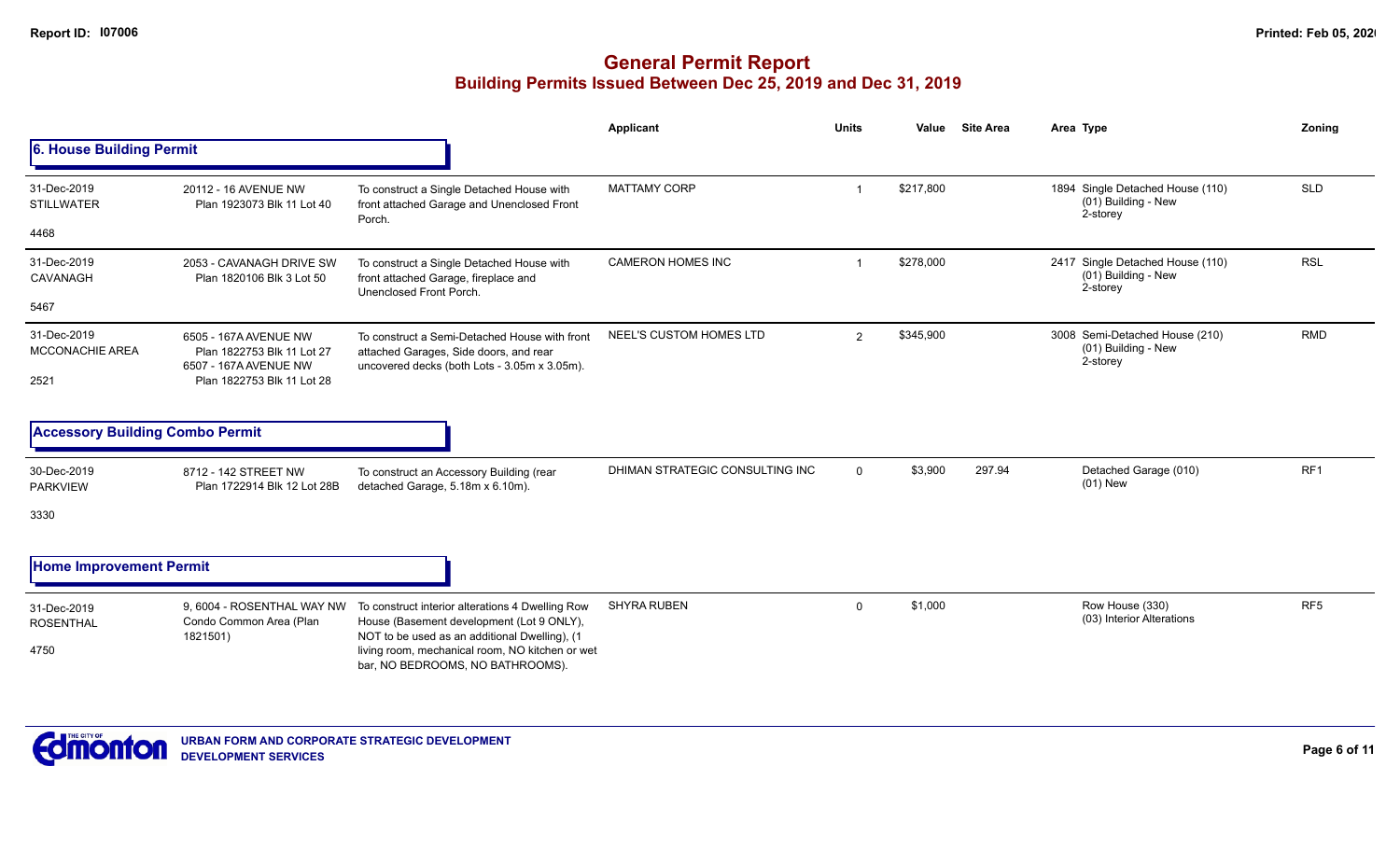# **General Permit Report Building Permits Issued Between Dec 25, 2019 and Dec 31, 2019**

|                                       |                                                     |                                                                                                                                                                 | <b>Applicant</b>                 | <b>Units</b> | Value     | <b>Site Area</b> | Area Type                                                | Zoning          |
|---------------------------------------|-----------------------------------------------------|-----------------------------------------------------------------------------------------------------------------------------------------------------------------|----------------------------------|--------------|-----------|------------------|----------------------------------------------------------|-----------------|
| <b>Home Improvement Permit</b>        |                                                     |                                                                                                                                                                 |                                  |              |           |                  |                                                          |                 |
| 27-Dec-2019<br><b>CAVANAGH</b>        | Plan 1820144 Blk 4 Lot 42                           | 3317 - CHECKNITA COMMON SV To construct interior alterations to a Single<br>Detached House (Basement development, NOT<br>to be used as an additional Dwelling). | STERLING HOMES EDMONTON LTD.     | $\Omega$     | \$29,700  |                  | Single Detached House (110)<br>(03) Interior Alterations | <b>RMD</b>      |
| 5467                                  |                                                     |                                                                                                                                                                 |                                  |              |           |                  |                                                          |                 |
| 27-Dec-2019<br><b>BLATCHFORD AREA</b> | 7745 - YORKE MEWS NW<br>Plan 1822441 Blk 2 Lot 5    | To construct interior alterations to a Row House<br>(Basement development, NOT to be used as an<br>additional Dwelling). 1 OFFICE, 1 BEDROOM, 1                 | <b>MUTTI HOMES INC</b>           | $\Omega$     | \$22,000  |                  | Single Detached House (110)<br>(03) Interior Alterations | <b>BRH</b>      |
| 1111                                  |                                                     | <b>BATHROOM</b>                                                                                                                                                 |                                  |              |           |                  |                                                          |                 |
| 30-Dec-2019<br><b>AMBLESIDE</b>       | 1332 - AINSLIE WYND SW<br>Plan 1424369 Blk 3 Lot 74 | To construct a rear uncovered deck (8.13m x<br>3.31m @ 0.98m in Height).                                                                                        | SUNNY VALLEY HOMES LTD           | $\Omega$     | \$6,800   |                  | 27 Single Detached House (110)<br>(03) Deck Attached     | <b>RSL</b>      |
| 5505                                  |                                                     |                                                                                                                                                                 |                                  |              |           |                  |                                                          |                 |
| 27-Dec-2019<br><b>TRUMPETER AREA</b>  | 12810 - 204A STREET NW<br>Plan 1820221 Blk 7 Lot 17 | To construct interior alterations to a Single<br>Detached House (Basement development w/<br>wetbar, NOT to be used as an additional                             | JORGE ANTONIO DIVAS PAREDES      | $\Omega$     | \$40,000  |                  | Single Detached House (110)<br>(03) Interior Alterations | <b>RSL</b>      |
| 4471                                  |                                                     | Dwelling). 2 BEDROOMS, 1 BATHROOM, 1<br>FURNACE ROOM. 1 LAUNDRY ROOM                                                                                            |                                  |              |           |                  |                                                          |                 |
| 30-Dec-2019<br><b>WOODCROFT</b>       | 13508 - WOODCROFT AVENUE<br><b>NW</b>               | To construct an addition (rear addition with<br>uncovered rooftop deck on top, irregular shape,                                                                 | <b>MYROSLAV SHEWCHUK</b>         | $\Omega$     | \$102,000 |                  | Single Detached House (110)<br>(02) Addition             | RF <sub>1</sub> |
| 3450                                  | Plan 5995HW Blk 11 Lot 27                           | 5.49m x 6.26m), retaining wall, Unenclosed<br>Front Porch (irregular shape, 2.76m x 7.03m).                                                                     |                                  |              |           |                  |                                                          |                 |
| 30-Dec-2019<br><b>WOODCROFT</b>       | 13508 - WOODCROFT AVENUE<br><b>NW</b>               | To construct an addition (rear addition with<br>uncovered rooftop deck on top, irregular shape,                                                                 | <b>MYROSLAV SHEWCHUK</b>         | $\Omega$     | \$0       |                  | Single Detached House (110)<br>(03) Deck Attached        | RF <sub>1</sub> |
| 3450                                  | Plan 5995HW Blk 11 Lot 27                           | 5.49m x 6.26m), retaining wall, Unenclosed<br>Front Porch (irregular shape, 2.76m x 7.03m).                                                                     |                                  |              |           |                  |                                                          |                 |
| 31-Dec-2019<br><b>LAUREL</b>          | 1806 - 25A STREET NW<br>Plan 1722382 Blk 9 Lot 78   | To construct an Accessory Building (detached<br>Garage (6.1m x 6.1m)).                                                                                          | <b>LANDMARK LEGACY HOMES INC</b> | $\Omega$     | \$6,000   |                  | 37 Detached Garage (010)<br>(01) Building - New          | DC <sub>1</sub> |
|                                       |                                                     |                                                                                                                                                                 |                                  |              |           |                  |                                                          |                 |

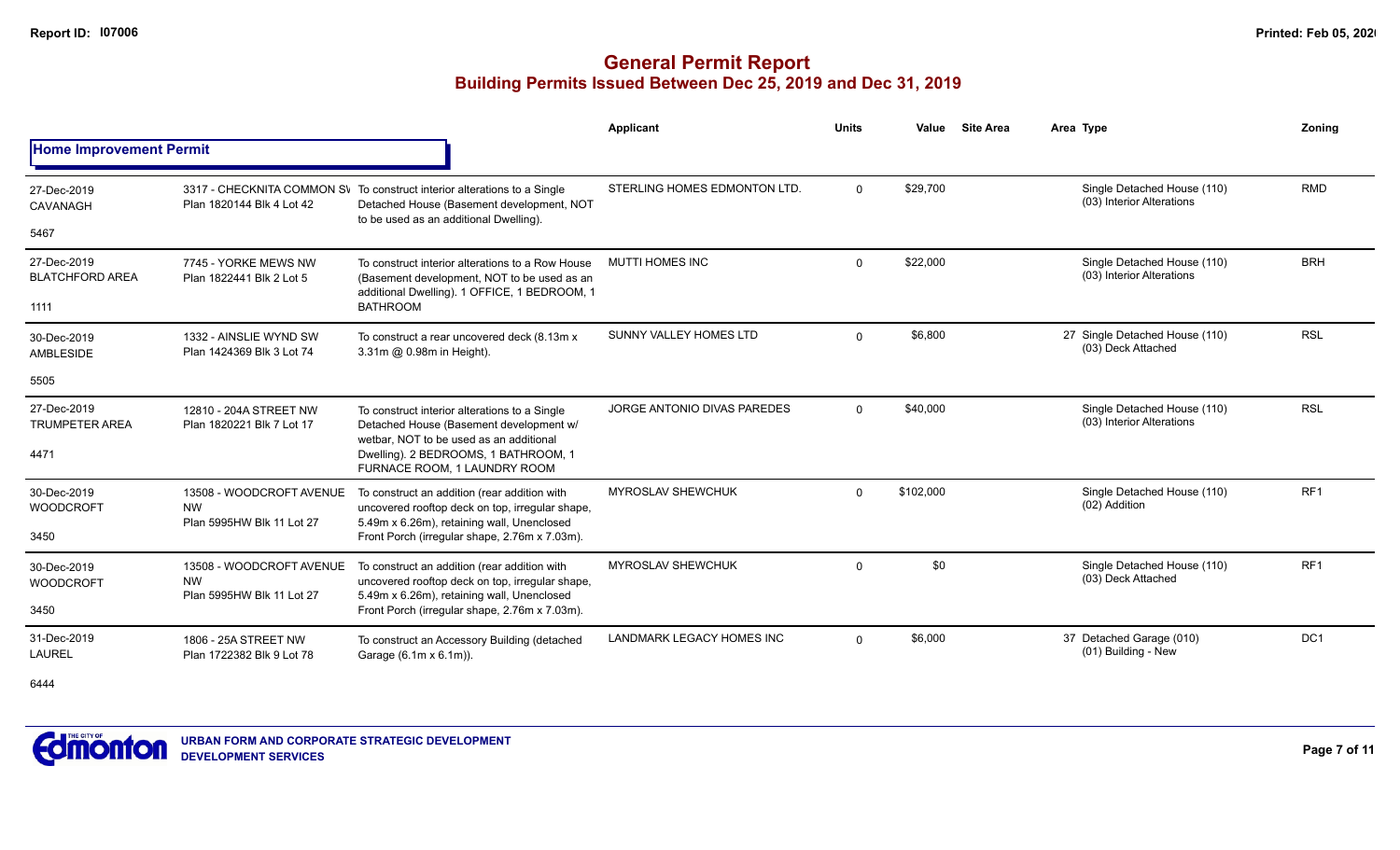|                                    |                                                     |                                                                                                                                               | Applicant                  | <b>Units</b> | Value    | <b>Site Area</b> | Area Type                                                         | Zoning          |
|------------------------------------|-----------------------------------------------------|-----------------------------------------------------------------------------------------------------------------------------------------------|----------------------------|--------------|----------|------------------|-------------------------------------------------------------------|-----------------|
| <b>Home Improvement Permit</b>     |                                                     |                                                                                                                                               |                            |              |          |                  |                                                                   |                 |
| 27-Dec-2019<br>CUMBERLAND          | 14967 - 138 STREET NW<br>Plan 0123916 Blk 36 Lot 32 | To construct interior alterations to a Single<br>Detached House (Basement development, NOT<br>to be used as an additional Dwelling). 1        | NAVEEN AND JASHMIN CHANDRA | $\Omega$     | \$10,000 |                  | Single Detached House (110)<br>(03) Interior Alterations          | <b>RSL</b>      |
| 3150                               |                                                     | BATHROOM, 1 STORAGE ROOM                                                                                                                      |                            |              |          |                  |                                                                   |                 |
| 30-Dec-2019<br><b>LAUREL</b>       | 1620 - 25 STREET NW<br>Plan 1723002 Blk 12 Lot 14   | To develop a Secondary Suite in the Basement<br>of a Single Detached House (New Suite).                                                       | PARGAT SRAN                |              | \$25,000 |                  | Single Detached House (110)<br>(07) Add Suites to Single Dwelling | <b>RSL</b>      |
| 6444                               |                                                     |                                                                                                                                               |                            |              |          |                  |                                                                   |                 |
| 27-Dec-2019<br><b>GREENFIELD</b>   | 3807 - 112A STREET NW<br>Plan 590NY Blk 73 Lot 18   | To construct interior alterations to a Single<br>Detached House (main floor renovation<br>(converting the main floor bathroom into 2          | <b>JESSE LEGGO</b>         | $\Omega$     | \$10,000 |                  | Single Detached House (110)<br>(03) Interior Alterations          | RF <sub>1</sub> |
| 5220                               |                                                     | bathrooms) and Basement development w/<br>wetbar. NOT to be used as an additional<br>Dwelling).                                               |                            |              |          |                  |                                                                   |                 |
| 31-Dec-2019<br><b>LAUREL</b>       | 3016 - 16 AVENUE NW<br>Plan 1320681 Blk 5 Lot 91    | To construct a rear uncovered deck (3.62m x)<br>3.17m @ 1.08m in Height).                                                                     | <b>ARSHDEEP SINGH</b>      | $\Omega$     | \$2,900  |                  | 11 Row House (330)<br>(03) Deck Attached                          | RF <sub>5</sub> |
| 6444                               |                                                     |                                                                                                                                               |                            |              |          |                  |                                                                   |                 |
| 31-Dec-2019<br><b>KESWICK AREA</b> | 4025 - KINSELLA WAY SW<br>Plan 1920220 Blk 3 Lot 6  | To construct interior alterations to a Single<br>Detached House (Basement development, NOT<br>to be used as an additional Dwelling), (1       | <b>COVENTRY HOMES INC</b>  | $\Omega$     | \$33,000 |                  | Single Detached House (110)<br>(03) Interior Alterations          | RMD, RMD        |
| 5576                               |                                                     | bedroom, 1 bathroom, family room, NO wet bar<br>or kitchen).                                                                                  |                            |              |          |                  |                                                                   |                 |
| 31-Dec-2019<br><b>HIGHLANDS</b>    | 11318 - 62 STREET NW<br>Plan 4065AE Blk 6 Lot 14    | To construct interior alterations to a Single<br>Detached House (Basement development, NOT<br>to be used as an additional Dwelling), existing | <b>MCLEAN, ROBERTA</b>     | $\Omega$     | \$5,000  |                  | Single Detached House (110)<br>(03) Interior Alterations          | RF1             |
| 2330                               |                                                     | without permits. (1 bathroom, 1 storage/cold<br>room, 1 sewing room, 1 laundry room, rumpus<br>room, NO wet bar or kitchen) 0 BEDROOMS.       |                            |              |          |                  |                                                                   |                 |

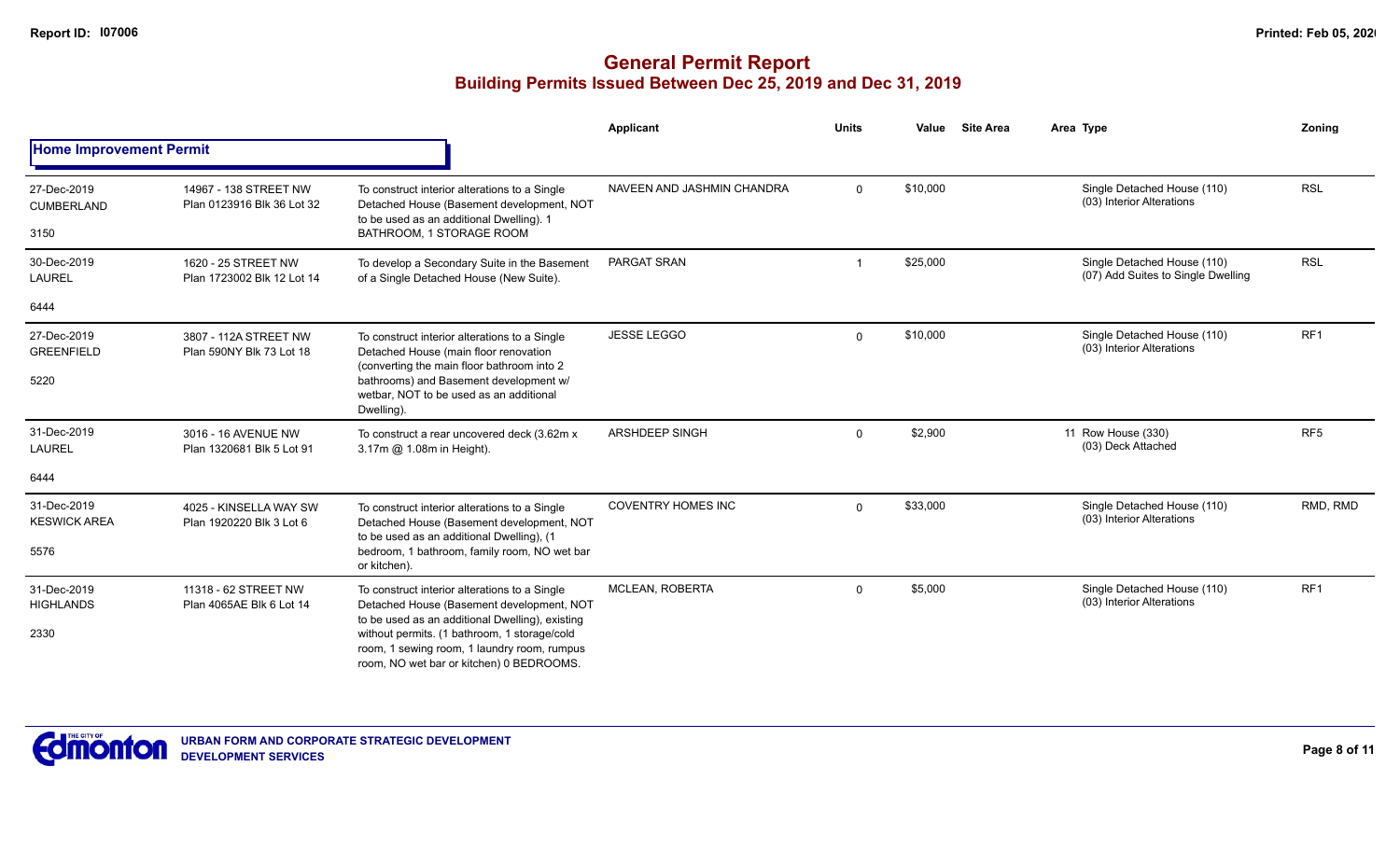|                                            |                                                              |                                                                                                                                                                                                                                                                                                  | Applicant                       | <b>Units</b> | Value    | <b>Site Area</b> | Area Type                                                | Zoning          |
|--------------------------------------------|--------------------------------------------------------------|--------------------------------------------------------------------------------------------------------------------------------------------------------------------------------------------------------------------------------------------------------------------------------------------------|---------------------------------|--------------|----------|------------------|----------------------------------------------------------|-----------------|
| <b>Home Improvement Permit</b>             |                                                              |                                                                                                                                                                                                                                                                                                  |                                 |              |          |                  |                                                          |                 |
| 31-Dec-2019<br>AMBLESIDE<br>5505           | 2663 - ANDERSON CRESCENT<br>SW<br>Plan 0728031 Blk 10 Lot 41 | To construct interior alterations to a Single<br>Detached House (Basement development, NOT<br>to be used as an additional Dwelling), (1<br>bedroom, 1 bathroom, rec room, storage area,<br>NO wet bar or kitchen).                                                                               | KIM & SCOTT HIPPE               | $\mathbf 0$  | \$15,000 |                  | Single Detached House (110)<br>(03) Interior Alterations | <b>RSL</b>      |
| 31-Dec-2019<br>THE HAMPTONS<br>4461        | 3045 - HARVEY CRESCENT NW<br>Plan 1220574 Blk 14 Lot 7       | To construct interior alterations to a<br>Semi-Detached House (Basement development,<br>NOT to be used as an additional Dwelling), (1<br>living room, storage area / mechanical room, NO<br>kitchen or wet bar).                                                                                 | UKSHINI, ALBAN                  | $\Omega$     | \$10,000 |                  | Semi-Detached House (210)<br>(03) Interior Alterations   | RF4             |
| 30-Dec-2019<br><b>SECORD</b><br>4487       | 1559 - SECORD ROAD NW<br>Plan 1422946 Blk 17 Lot 39          | To construct interior alterations to a Single<br>Detached House (Basement development, NOT<br>to be used as an additional Dwelling, 1<br>Bedroom, 1 Bathroom, 1 living room, 1 utility<br>room).                                                                                                 | <b>DEREK FORSTER</b>            | $\Omega$     | \$20,000 |                  | Single Detached House (110)<br>(03) Interior Alterations | <b>RPL</b>      |
| 30-Dec-2019<br><b>FULTON PLACE</b><br>6240 | 5708 - 105 AVENUE NW<br>Plan 1811KS Blk 27 Lot 43            | To construct exterior and interior alterations to a<br>Single Detached House (exterior alterations:<br>windows and door replacement; interior:<br>remove the non-load bearing wall between<br>kitchen & living room), and Basement<br>development (NOT to be used as an additional<br>Dwelling). | <b>RENEE &amp; REGAN ROLFES</b> | $\Omega$     |          |                  | Single Detached House (110)<br>(03) Exterior Alterations | RF <sub>1</sub> |
| 30-Dec-2019<br><b>FULTON PLACE</b><br>6240 | 5708 - 105 AVENUE NW<br>Plan 1811KS Blk 27 Lot 43            | To construct exterior and interior alterations to a<br>Single Detached House (exterior alterations:<br>windows and door replacement; interior:<br>remove the non-load bearing wall between<br>kitchen & living room), and Basement<br>development (NOT to be used as an additional<br>Dwelling). | <b>RENEE &amp; REGAN ROLFES</b> | $\Omega$     |          |                  | Single Detached House (110)<br>(03) Interior Alterations | RF <sub>1</sub> |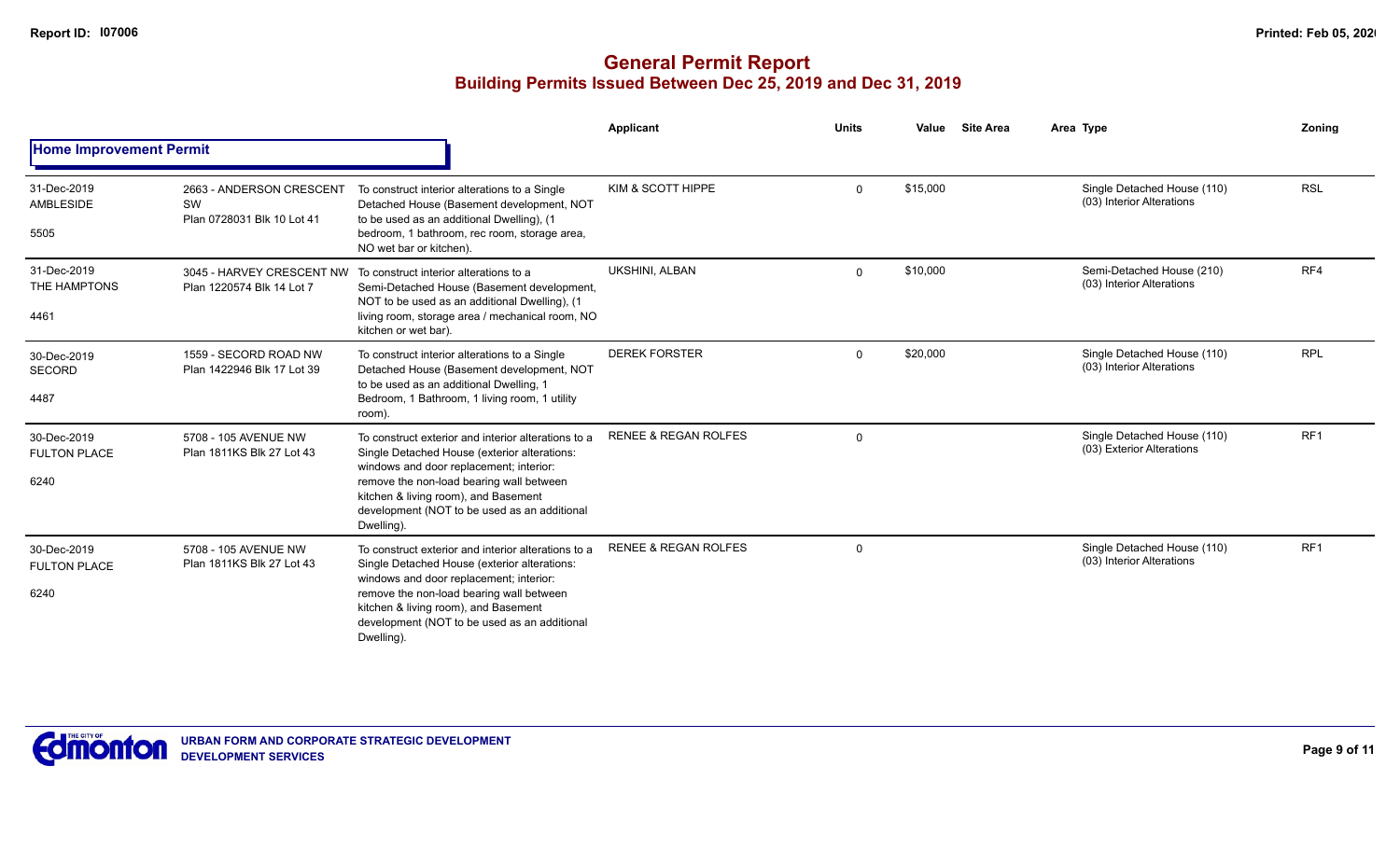## **General Permit Report Building Permits Issued Between Dec 25, 2019 and Dec 31, 2019**

|                                                    |                                                              |                                                                                                                                                                                                                                             | <b>Applicant</b>                                       | <b>Units</b> | Value    | <b>Site Area</b> | Area Type                                                | Zoning          |
|----------------------------------------------------|--------------------------------------------------------------|---------------------------------------------------------------------------------------------------------------------------------------------------------------------------------------------------------------------------------------------|--------------------------------------------------------|--------------|----------|------------------|----------------------------------------------------------|-----------------|
| <b>Home Improvement Permit</b>                     |                                                              |                                                                                                                                                                                                                                             |                                                        |              |          |                  |                                                          |                 |
| 30-Dec-2019<br><b>STILLWATER</b><br>4468           | 20018 - 20A AVENUE NW<br>Plan 1723514 Blk 2 Lot 13           | To construct interior alterations to a Single<br>Detached House (Basement development, NOT<br>to be used as an additional Dwelling), (1<br>bathroom, living / rec room, mechanical room,                                                    | PRIORITY BUILDERS INC, (PLUMBING &<br>GAS)             | $\mathbf 0$  | \$8,500  |                  | Single Detached House (110)<br>(03) Interior Alterations | <b>SLD</b>      |
| 30-Dec-2019<br><b>MINCHAU</b>                      | 3735 - 45 STREET NW<br>Plan 7922359 Blk 18 Lot 101           | NO wet bar or kitchen).<br>To construct a side uncovered deck (1.26m x<br>$2.42m$ $@$ 1.7m in Height).                                                                                                                                      | <b>FRANCOIS BUSQUE</b>                                 | $\Omega$     | \$800    |                  | 3 Single Detached House (110)<br>(03) Deck Attached      | RF <sub>1</sub> |
| 6530                                               |                                                              |                                                                                                                                                                                                                                             |                                                        |              |          |                  |                                                          |                 |
| 30-Dec-2019<br><b>RIVERDALE</b><br>1210            | 10016 - 90 STREET NW<br>Plan 0224984 Blk 5 Lot 66A           | To construct interior alterations to a Single<br>Detached House (Basement development, NOT<br>to be used as an additional Dwelling), (1<br>bedroom, 1 bathroom, 1 workshop room, 1<br>storage room, living room, NO wet bar or<br>kitchen). | <b>JASON SCHAUENBERG</b>                               | $\Omega$     | \$15,000 |                  | Single Detached House (110)<br>(03) Interior Alterations | DC <sub>1</sub> |
| 30-Dec-2019<br><b>GLENORA</b>                      | 10533 - 136 STREET NW<br>Plan 1722170 Blk 63 Lot 13A         | To construct an Accessory Building (detached<br>Garage, 6.71m x 5.79m).                                                                                                                                                                     | 2002995 ALBERTA LTD O/A ALAIR<br><b>HOMES EDMONTON</b> | $\mathbf 0$  | \$6,300  |                  | 39 Detached Garage (010)<br>(01) Building - New          | RF <sub>1</sub> |
| 3200                                               |                                                              |                                                                                                                                                                                                                                             |                                                        |              |          |                  |                                                          |                 |
| 30-Dec-2019<br><b>LENDRUM PLACE</b>                | 11423 - 56 AVENUE NW<br>Plan 2955MC Blk 1 Lot 6              | To construct a front uncovered deck to a Single<br>Detached House, (irregular shaped, 10.06m x<br>3.96m @ 0.84m in Height).                                                                                                                 | <b>INDESIGN &amp; RENOVATION INC</b>                   | $\Omega$     | \$0      |                  | Single Detached House (110)<br>(03) Deck Attached        | RF <sub>1</sub> |
| 5270                                               |                                                              |                                                                                                                                                                                                                                             |                                                        |              |          |                  |                                                          |                 |
| 31-Dec-2019<br>THE ORCHARDS AT<br><b>ELLERSLIE</b> | 307 - ORCHARDS BOULEVARD<br>SW<br>Plan 1822472 Blk 22 Lot 12 | To construct an Accessory Building (detached<br>Garage (11.58m x 6.71m)).                                                                                                                                                                   | FIVE STAR HOMES INC                                    | $\Omega$     | \$12,500 |                  | 78 Detached Garage (010)<br>(01) Building - New          | RF4             |